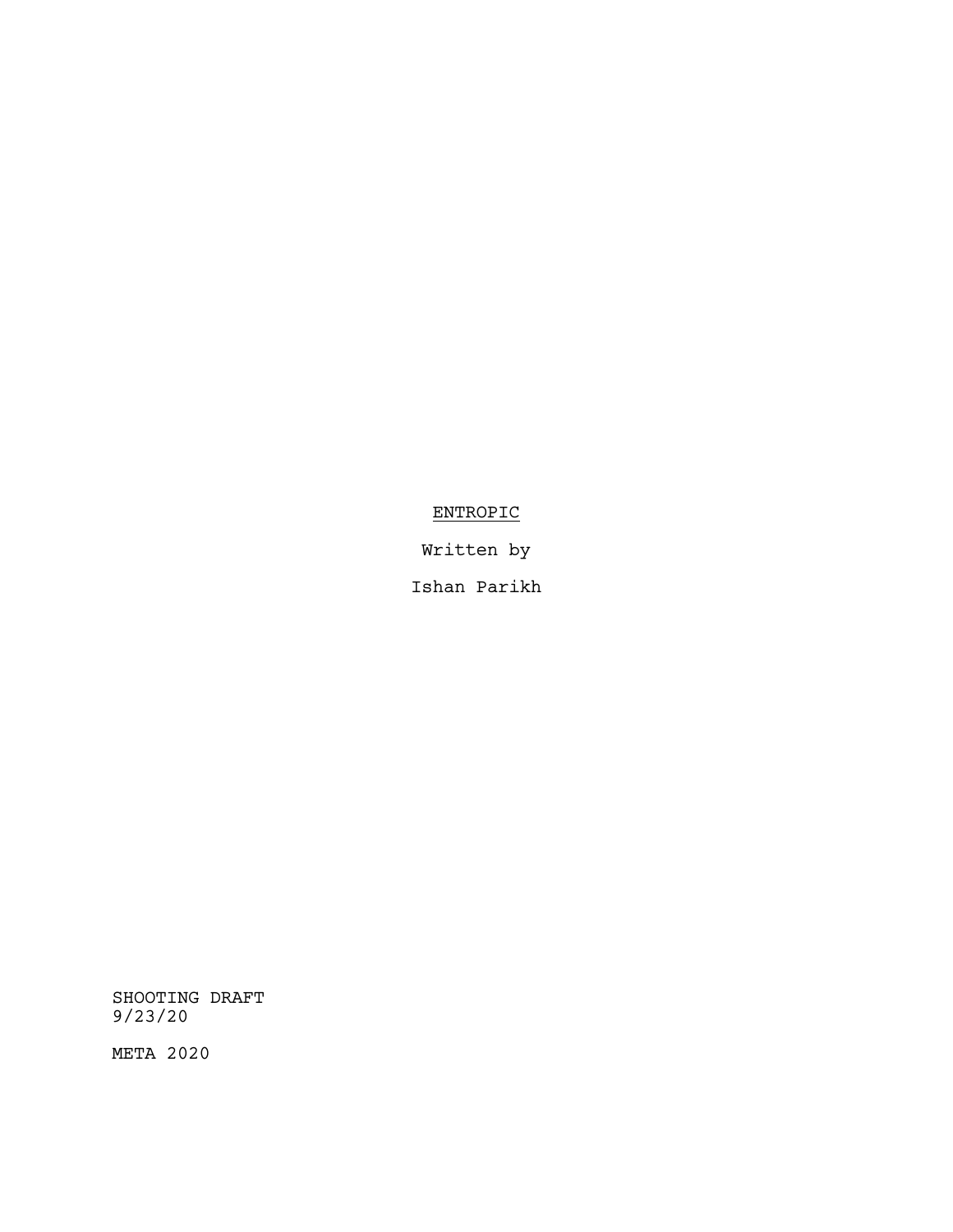CALVIN "CAL" BAKER (twenties) speaks to his therapist off camera:

CAL

So there's the saying "when life  $\star$ gives you lemons, make lemonade" - right? Which, I totally abide by. Well, not completely -- See there's these-these times when we're handed the wrong things... better yet, there's these times when those lemons aren't all the way ripe -- right because with fruit, you know, you gotta wait until the freshness is there, it's gotta have a good taste -- and so anyway we have these expectations, which don't always follow through and we do what we're good at  $-$ - we complain about it. I don't love to complain. But this pandemic really has robbed me of everything except for complaining. Now that's all I do. I mean look at me I'm sitting here -- you know? You with me? (then) I've been out of college for a year now. Double major. Political science and Business. Emphasis on global marketing -- just in case you were interested. And I haven't found <sup>a</sup> job. Unfortunately. (then) And then Ali and I ended midway though the semester, which was...<br>I mean I guess you could say it was hard -- and I feel like I did enough to try and make it work, but she probably just... well see \* that's another story entirely.<br>(then) I'm sorry, I feel like I'm talking too much here, am I-am I doing this right?

DR. PASSER (O.S.) Well, yes that is how this works. I do more of the listening.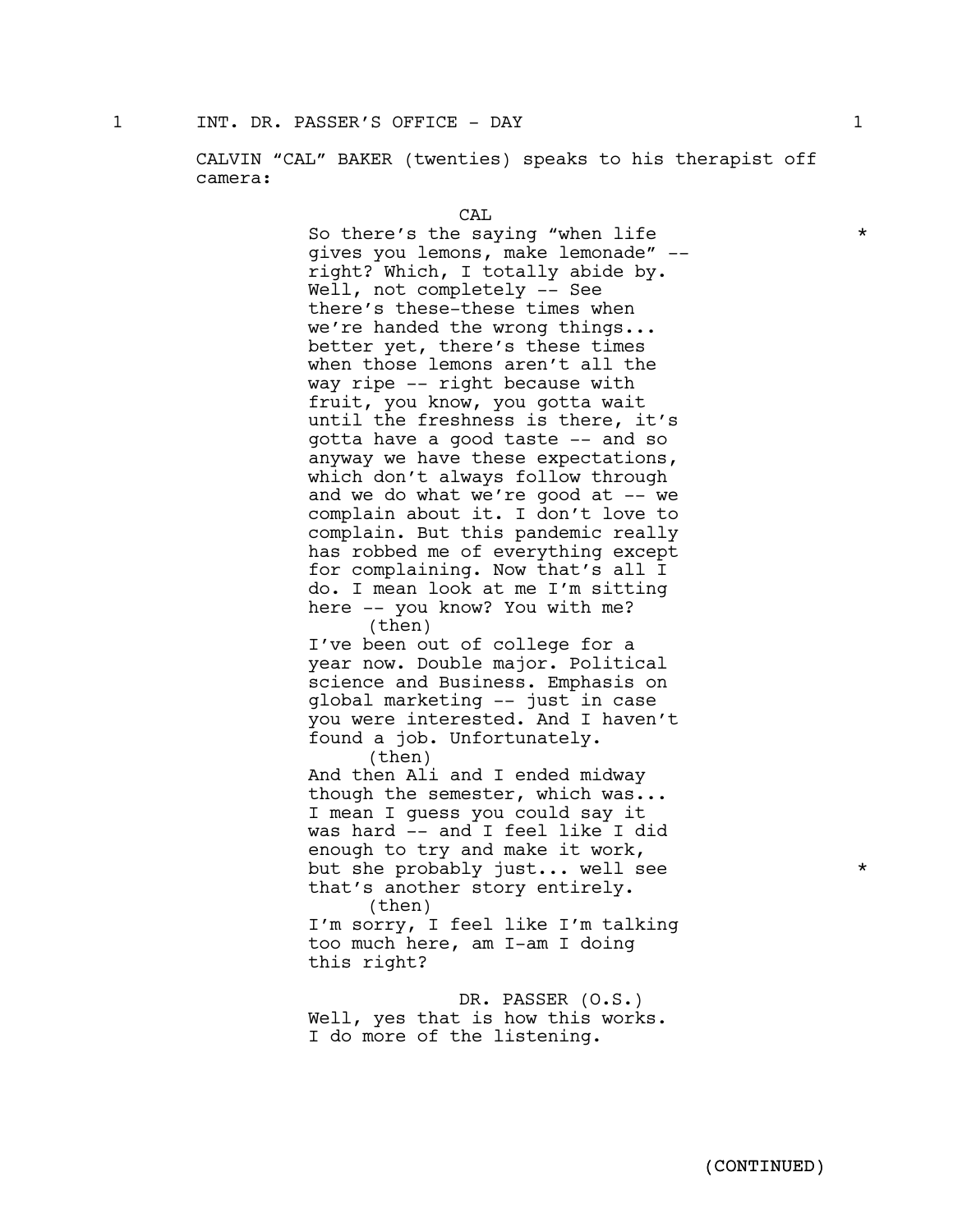CAL Oh okay, no yeah just making sure. (then) So yeah, I know. Being a young graduate -- *an adult* an all -- you know the wohooo you're a big boy now type thing -- big deal, depending on who you ask. DR. PASSER (O.S.) \* And what would you say it is Cal? Beat. Cal thinks. TITLE CARD. 2 INT. CAL'S ROOM - DAY 2 CAL answers the phone. CAL Hello? VOICE (V.O.) Hi is this Calvin Baker? COLIN Cal, but yeah this is he.  $*$ VOICE (O.S.) Yeah, hi this is Michelle from LNP. I'm just calling to inform you that unfortunately due to COVID-19 we will no longer be able to offer you the full time position we originally reached out to you about. Just put it simply,  $*$ we're having to make some budget cuts right now which are affecting  $*$ a lot of our new hire positions.  $*$ Kill sound. HOLD ON CAL.  $\star$ 

3 INT. DR. PASSER'S OFFICE - DAY 3

CAL is silent.

2.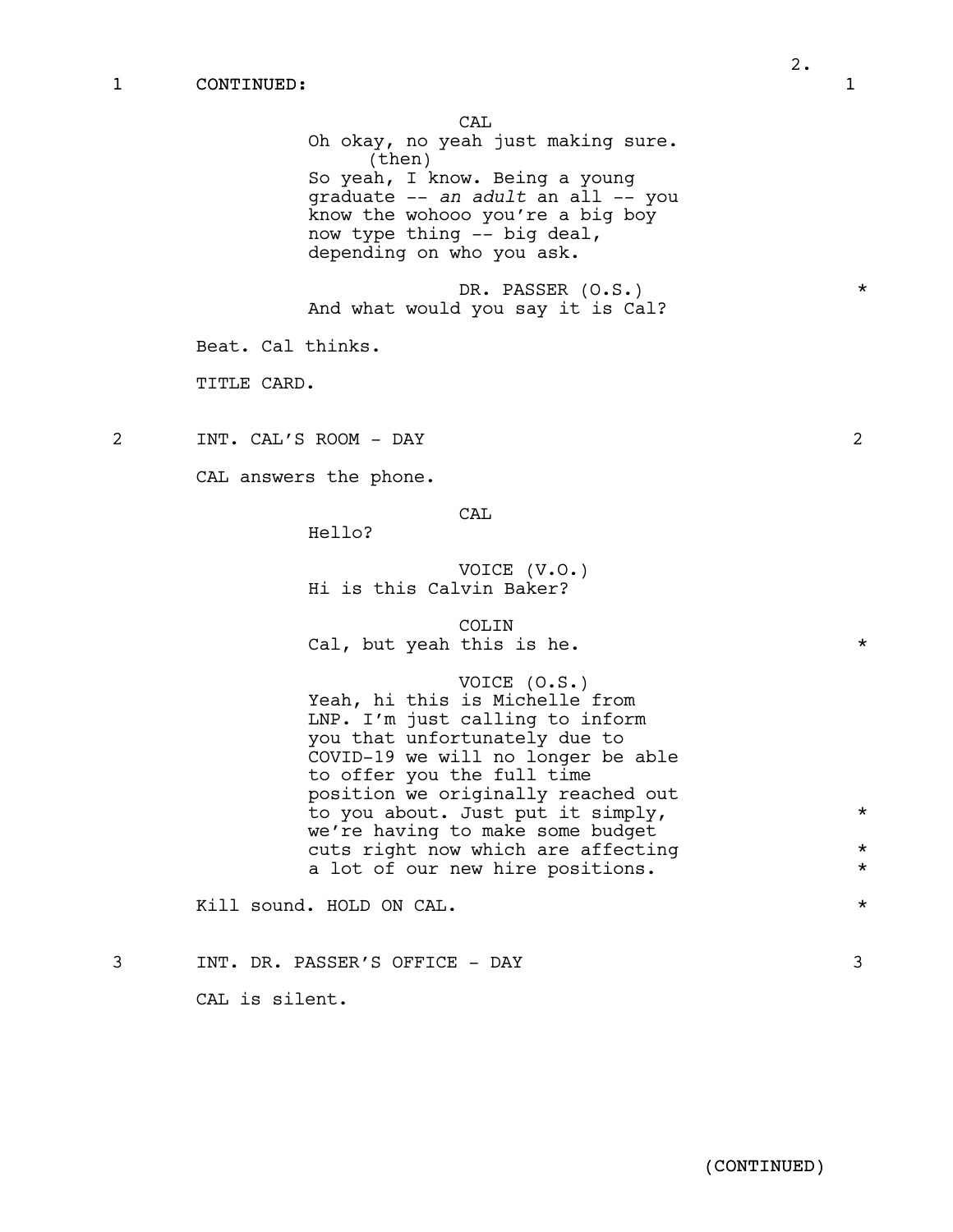### 3 CONTINUED: 3

CAL

It was fine. Great opportunity. Just wasn't meant to be. Wasn't too broken up about it.

### SMASHCUT TO

Cal Rolling a blunt. Smoking a Juul. Taking shots. Lying on his bed, feeling bad about himself. Eating  $*$ unhealthily. Tearing down his room. Staring at pictures \* of his ex Ali. Crouched over on the street, crying.

BACK ON CAL:

CAL

(reluctant to admit) It was kinda bad. And then what made it worse was my diagnosis.

4 INT. CAL'S APARTMENT - DAY 4\*

CAL is chomping on ice cream as he talks on the phone: \*

 $\overline{CAL}$   $\overline{CAL}$ What do you mean five-point-nine? Is that even considered high? Okay, doc listen -- yeah Dr. Wilson, sorry -- okay so I've<br>never had any family history, alright? -- Right but I have NO FAMILY HISTORY which is why I'm saying there HAS to be some mistake in your testing -- (then) Lifestyle changes? What do you  $*$ mean  $-$  I eat fine  $-$ 

INSERT CUT: Cal chomping on a cheeseburger and cupcake.  $*$ 

 $\overline{CAL}$   $\overline{CAL}$ I'M NOT EVEN CONSIDERED DIABETIC  $\star$ YET.

CUT TO

Cal throws the phone away. Beat. He continues to eat ice cream.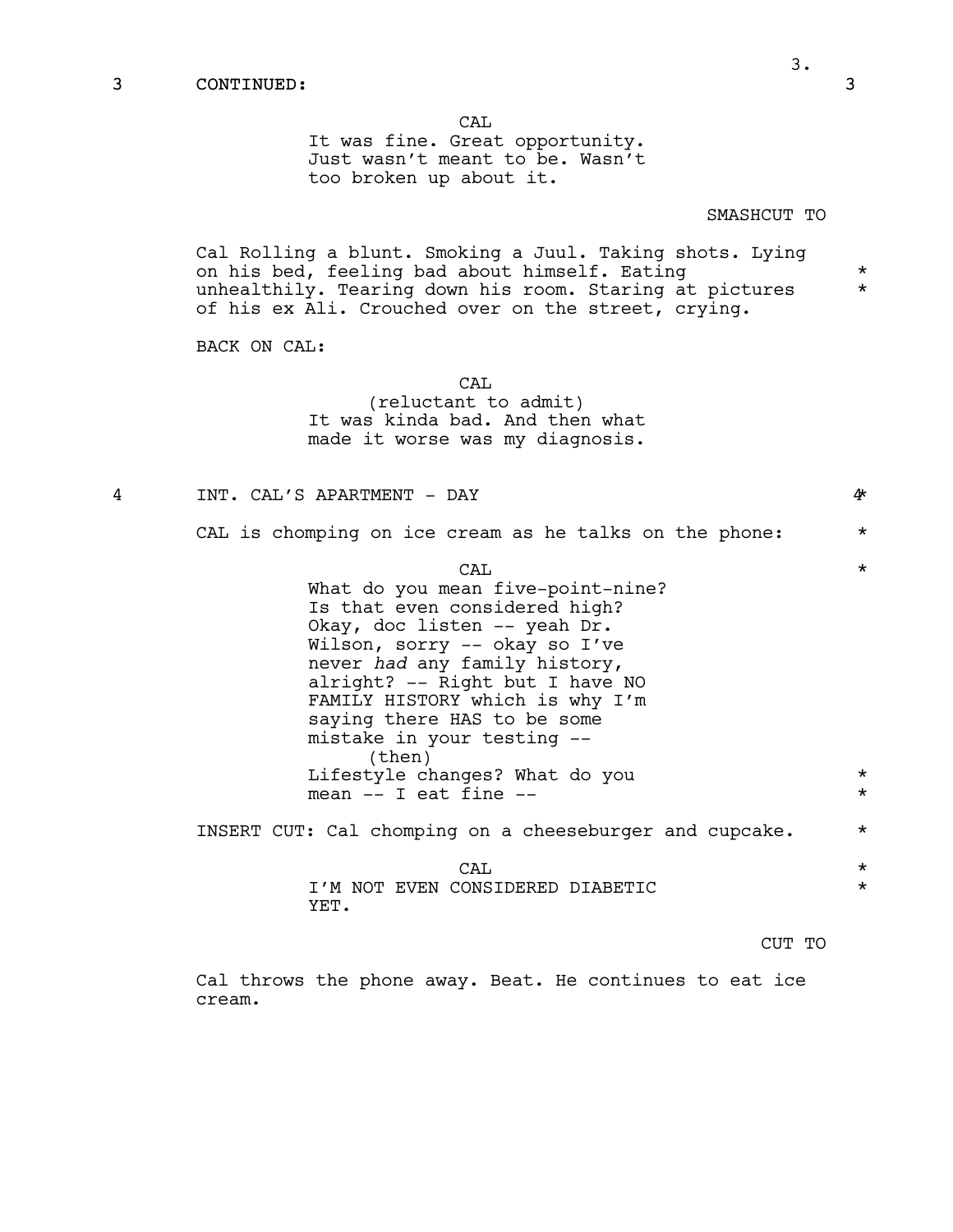4.

CAL (*not to worry*,) I'm still prediabetic. Not officially there.

Beat.

CAL

I started this ten day smoothie cleanse. It's ah -- Yeah lotta lotta kale and spinach, plus a bunch of different fruit combos. Really boosting the fiber intake. Oh, and the veggies?

Cal does the "mind blown" impression.

6 INT. CAL'S APARTMENT - DAY 6

Cal chews on asparagus. He spits it out.

7 INT. DR. PASSER'S OFFICE - DAY 7\*

CAL

I'll be alright, though. I'm not  $*$ going anywhere anytime soon. (then) And then I'm still unemployed. Either fortunately, or unfortunately. At this point, you know, after almost a year out of work... I'm starting to think fortunately. It's a sign... it's gotta be.

8 EXT. PARKING LOT - DAY 8

CAL is walking a parking lot on the phone.

CAL

Hey Louie where are you I just came by for the interview. You WHAT? To who? Oh c'mon I'm out of a job here man, you said -- No you said -- YOU SAID you were going get me something part time here - no it was for sure, you said you  $*$ could do it.

### (MORE)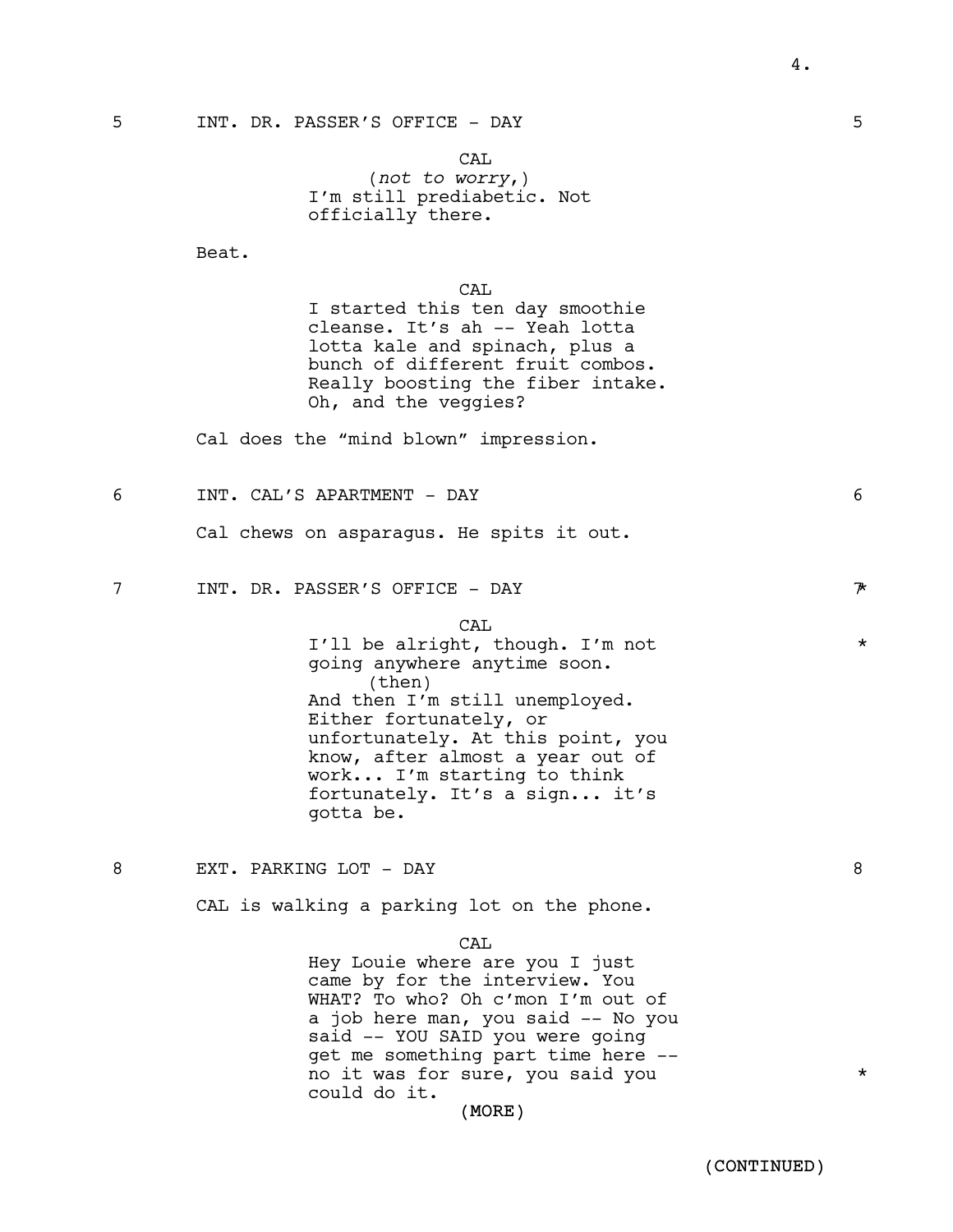CAL (CONT'D) Yeah I know it's COVID but -- oh god -- you're fucking kidding me -- WHO -- WHAT -- I never said that YOU said that -- no -- listen Louie -- LOUIE --

Cal gets off the phone, frustrated. And now, somebody passes him by, heading into the place that Cal just came out of -- Cal knows him.

> CAL Oh you gotta be kidding me. James? \*\*\*

JAMES turns. Sees Cal. \*

## JAMES \* Oh great. What are you doing here Calvin?

CAL Don't fucking call me that, okay. It's CAL and you know that. What are you doing here, you don't even work here!

JAMES \* Ah... yeah. I do.

CAL

Since.... when?

JAMES \*

Since before COVID.

Cal is tired hearing about that, but he lets it go.

CAL I need a job here. Could you talk to your manager?

JAMES \* You were just screaming at him on the phone --

CAL No not Louie, the other guy -- Travis.

## JAMES \* Yeah no I'm good. Thanks.

Cal gets close to James, arms on his shoulders

(CONTINUED)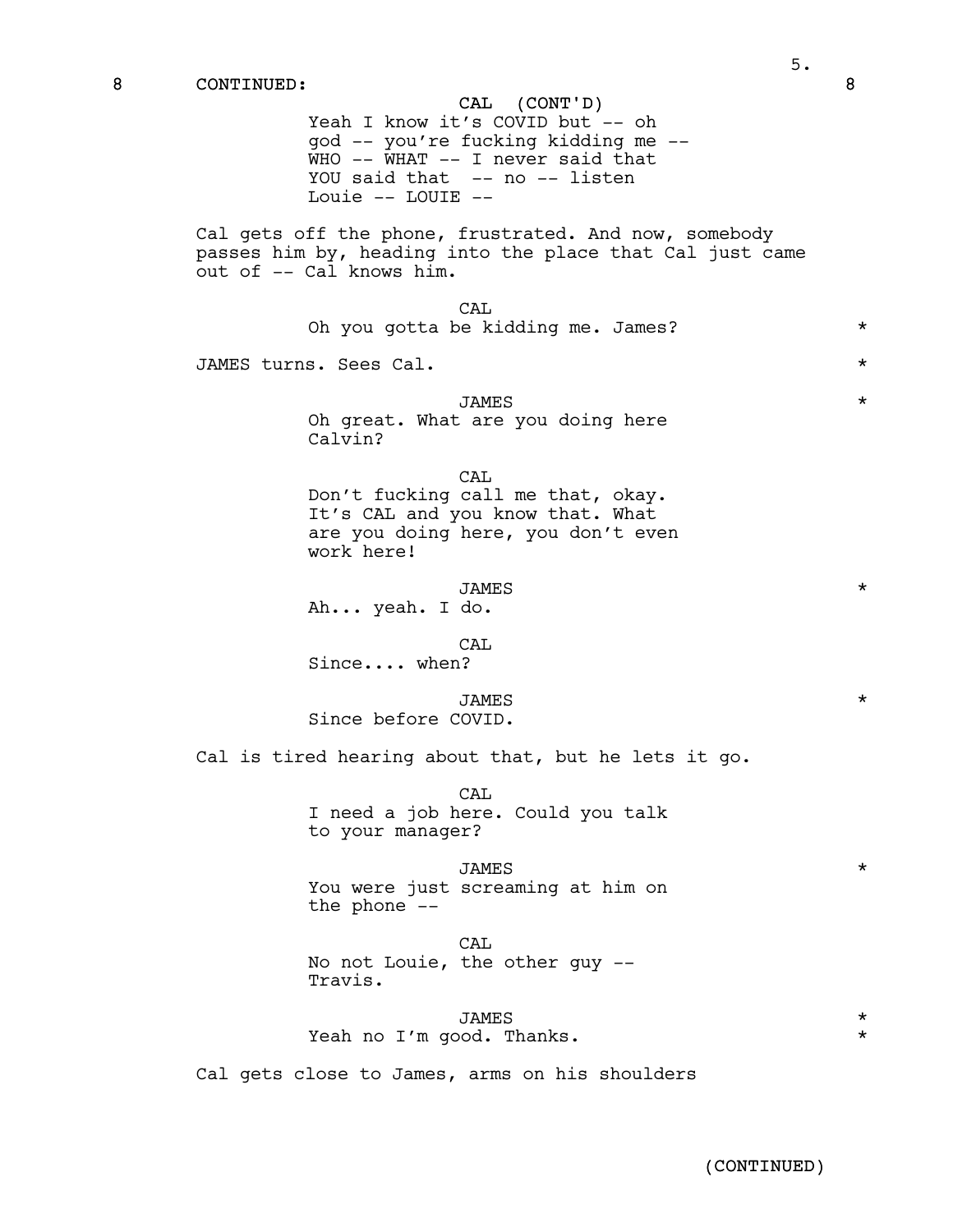CAL

(you don't understand,) Hey look man --

JAMES \* Okay, wear your mask man, seriously.

**CAL** 

I don't have one.

JAMES \*

How do you not have a mask?

**CAL** ...because I don't.

Cal improvises. He covers his hand over his mouth.

CAL

Okay. Here. How about this. This good? Okay -- look I graduated last year, my parents are cutting me off next week -- I need something here. Okay? Please..? (then) I'm also prediabetic.

JAMES \* Dude. You graduated with a degree.<br>Go look for a better job.

James lets off of Cal. \*

CAL I can't because of COVID --

### JAMES \*

Well then keep trying. Sorry about your diabetes by the way. That sucks man.

James walks away. Cal screams back: \*

CAL

PRE-DIABETIC!

9 INT. CAL'S CAR - DAY 9

CAL gets in his car. Beat. He BANGS on the wheel. ANGRY. Then leans back. And now he sees something...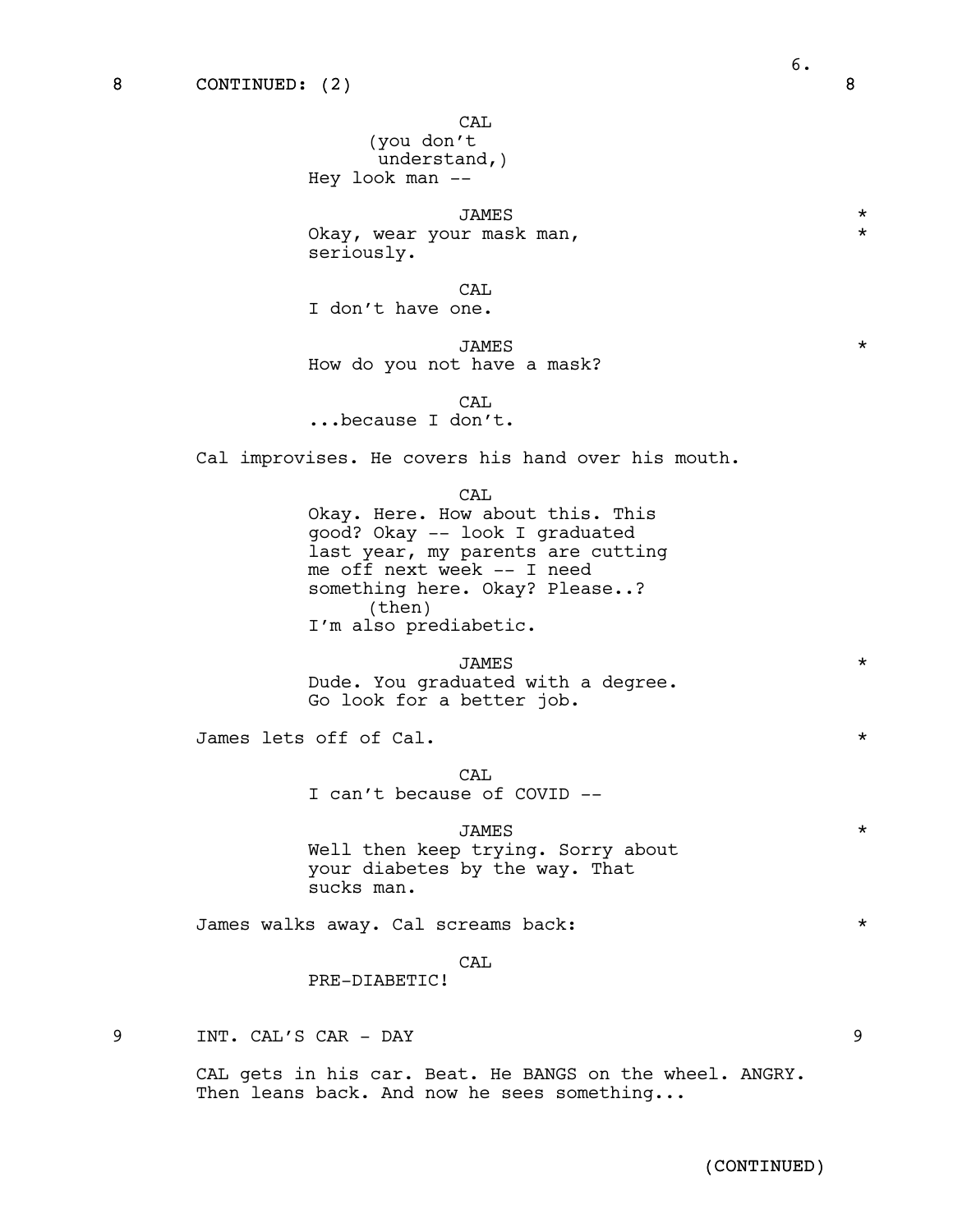### 9 CONTINUED: 9

Under the passenger's seat, he finds a DIY bracelet. Picks it up. The bead letters on it read ALI.

(MORE) CAL You know the small doses of nostalgia every now and then we get..? Just like those little - little reminders, like the "oh yeah I forgot about this" or the "Ah god, why'd ya have to remind me? Know what I'm talking about? (then) I like to think that Ali and I are still close. Despite that things ended pretty abruptly, and maybe with some hostility, but it wasn't like... so I was obviously super  $*$ bored during the quarantine and all  $--$  just thought it would be  $*$ nice to... you know. So I sent her a text, just like a "hey, how's it going, are you safe" kind of thing... (then) She left me on read. Both times. Which, I'll admit. That should  $\star$ have been my indication. 11 EXT. PARKING LOT - GROCERY STORE - DAY 11 11 CAL barges out of the grocery store in a hurry. Carrying \* a box of cookies. He's on the phone.  $*$  $\overline{CAL}$   $\overline{CAL}$ Megan -- Listen listen listen -- \* \* \* \* Megan  $--$  I need to see her  $--$  no I  $*$ can't I already tried she doesn't \* answer my texts. She blocked me on  $*$ snap. \* He trips and falls. Picks himself up. Desperate. \* Overwhelmed -- \*  $\overline{CAL}$   $\overline{CAL}$ No no no!! DON'T HANG UP  $-- *$ MEGAN -- DO NOT HANG UP.  $\star$ 

7.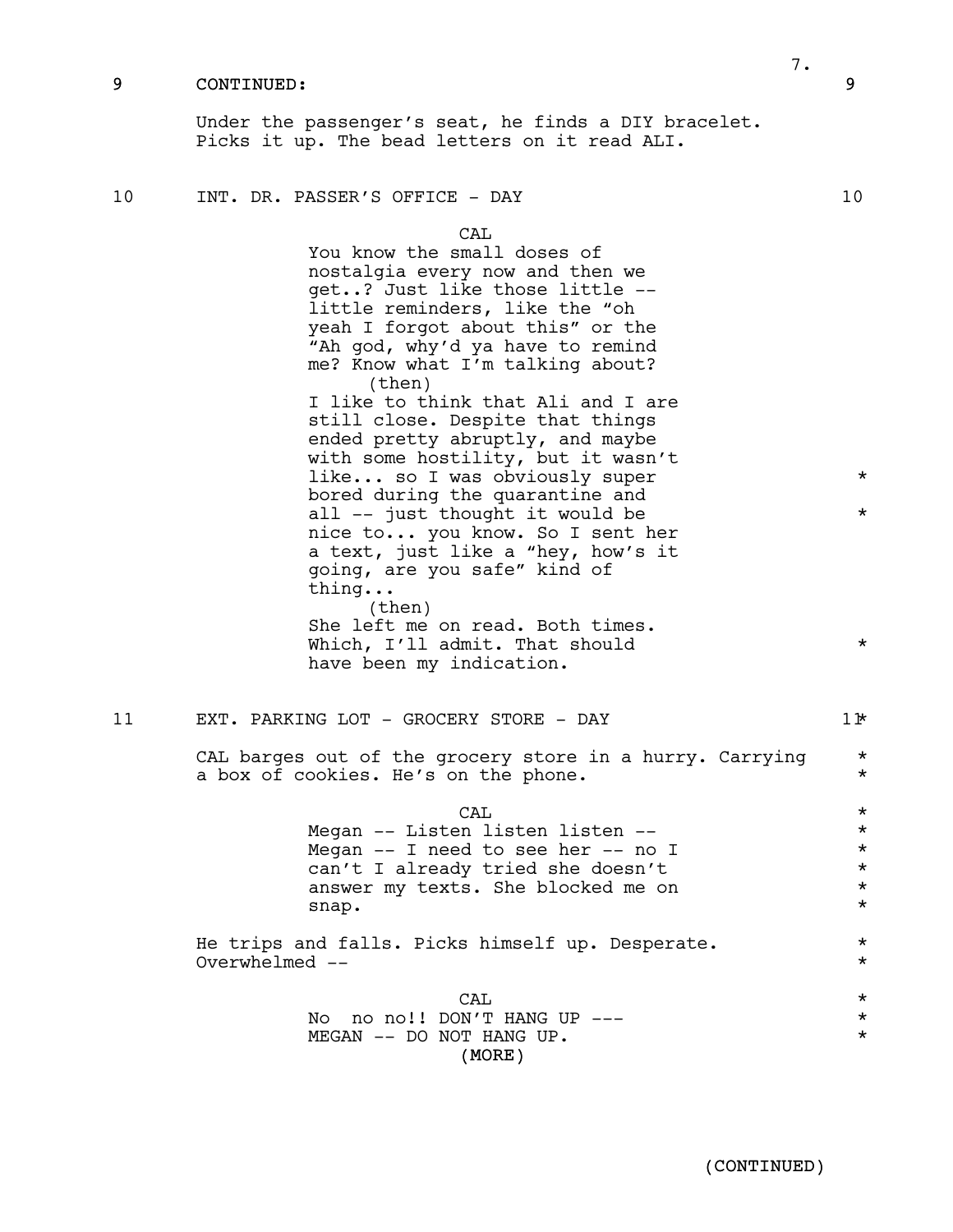| 11 | CONTINUED:          | CAL (CONT'D)                                                                   | 11                   |
|----|---------------------|--------------------------------------------------------------------------------|----------------------|
|    |                     |                                                                                |                      |
|    |                     | I know you know where she moved to<br>just give me her address please --       | $\star$<br>$^\star$  |
|    |                     | No I KNOW YOU KNOW IT. Just tell<br>me -- just tell me -- Megan --             | $^\star$<br>$^\star$ |
|    | SMASH CUT TO        |                                                                                | $^\star$             |
|    |                     |                                                                                |                      |
|    |                     | CAL<br>JESUS MEGAN JUST GIVE ME HER                                            | $^\star$<br>$^\star$ |
|    |                     | FUCKING ADDRESS!!!                                                             | $^\star$             |
| 12 |                     | EXT. APARTMENT COMPLEX - PARKING LOT - DAY                                     | 12 <sup>°</sup>      |
|    |                     | ALI comes out of her car carrying grocery bags and see<br>CAL approaching her. |                      |
|    |                     | CAL<br>How's it going? Need help?                                              | $\star$              |
|    |                     | ALI                                                                            |                      |
|    |                     | Oh you gotta be fucking kidding<br>me.                                         | $\star$              |
|    |                     | CAL<br>ALI<br>Listen -- just hear me out. What -- how did you even             |                      |
|    | right, I found you. | Yeah I know it's crazy<br>find where I live? God!                              | $\star$              |
|    | relentlessly.       | Ali's headed towards her apartment. Cal follows her,                           |                      |
|    |                     | CAL                                                                            | $\star$              |
|    |                     | Ali -- wait -- hey, look I got you<br>cookies.                                 | $^\star$<br>$^\star$ |
|    |                     | ALI                                                                            | $^\star$             |
|    |                     | Are those peanut butter?                                                       | $^\star$             |
|    |                     | CAL<br>See I knew you'd like 'em.                                              | $^\star$<br>$^\star$ |
|    |                     |                                                                                |                      |
|    |                     | ALI<br>I'm allergic.                                                           | $^\star$<br>$^\star$ |
|    |                     | CAL                                                                            | $^\star$             |
|    |                     | No kidding? Since when?                                                        | $^\star$             |
|    |                     | ALI<br>Cal why are you here?                                                   | $^\star$             |
|    |                     | CAL<br>What do you mean -- I missed you.                                       |                      |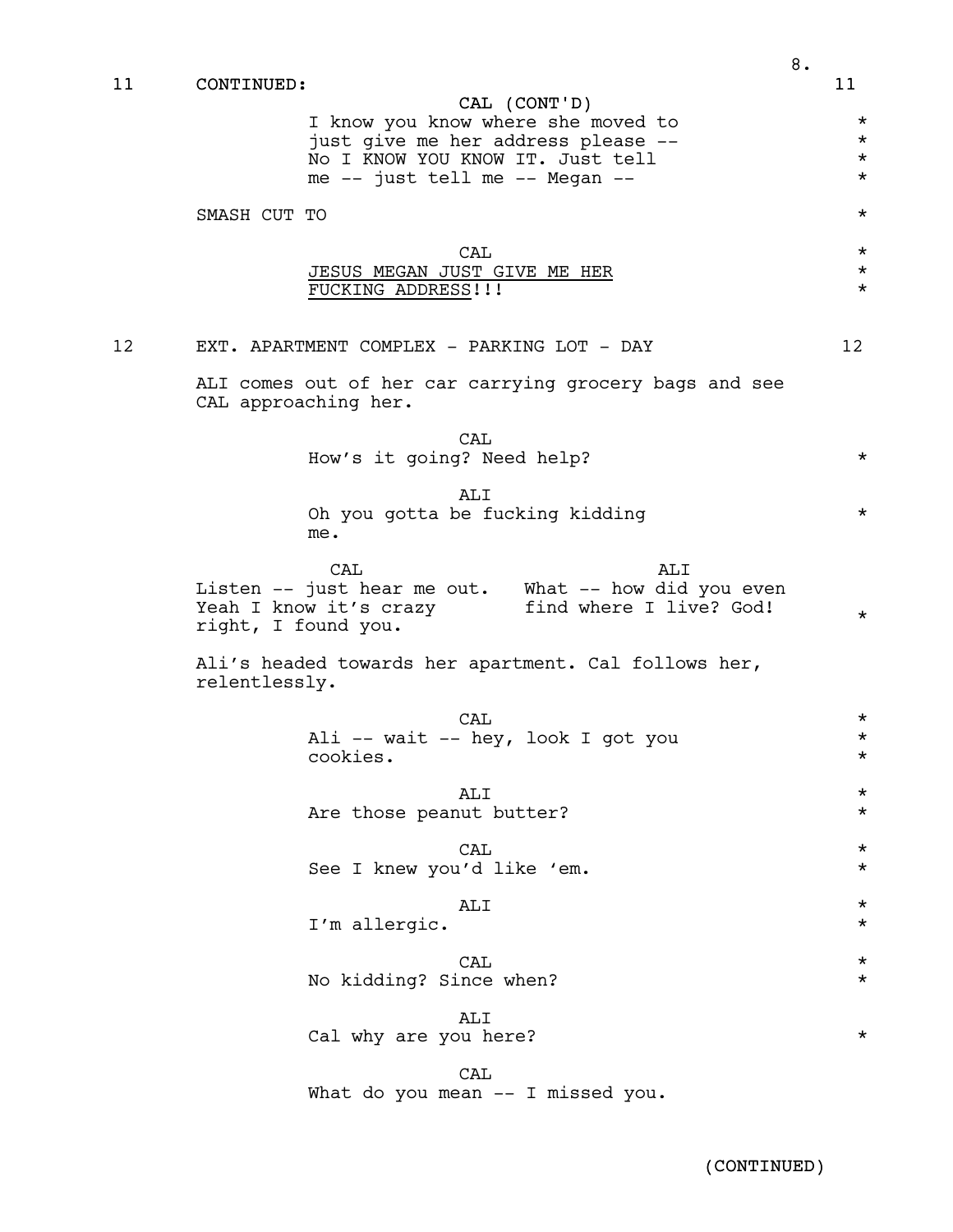*Really?*

## CAL

What? I did?

ALI What do you need Cal?

### CAL

Okay, I need a job. I was thinking if you could hit up your boss Maddie, or if she's still your boss, I don't know and just be \* like "hey, if we have anything available --

ALI I am not working with you.

CAL

Okay -- seriously -- look, I've \* been out of school for seven months now. I'm-I'm twenty two. I don't get loans anymore. And then with all this COVID stuff... (then) I need something. Alright -- the last -- this whole year I've just been alone -- no friends, nobody wants to hang out -- I'm on my phone way too much -- plus I'm either too old because I'm graduated, or I'm either not fun enough. <sup>I</sup> don't know. (beat) This sucks...

MATCH CUT TO

13 INT. DR. PASSER'S OFFICE - DAY 13

### CAL

This sucks so much... When I graduated I thought I was doing something monumental, something everyone would look at and be like "Oh look at him, he's got it" -- I thought... I thought it was gonna  $*$ get me places...

(MORE)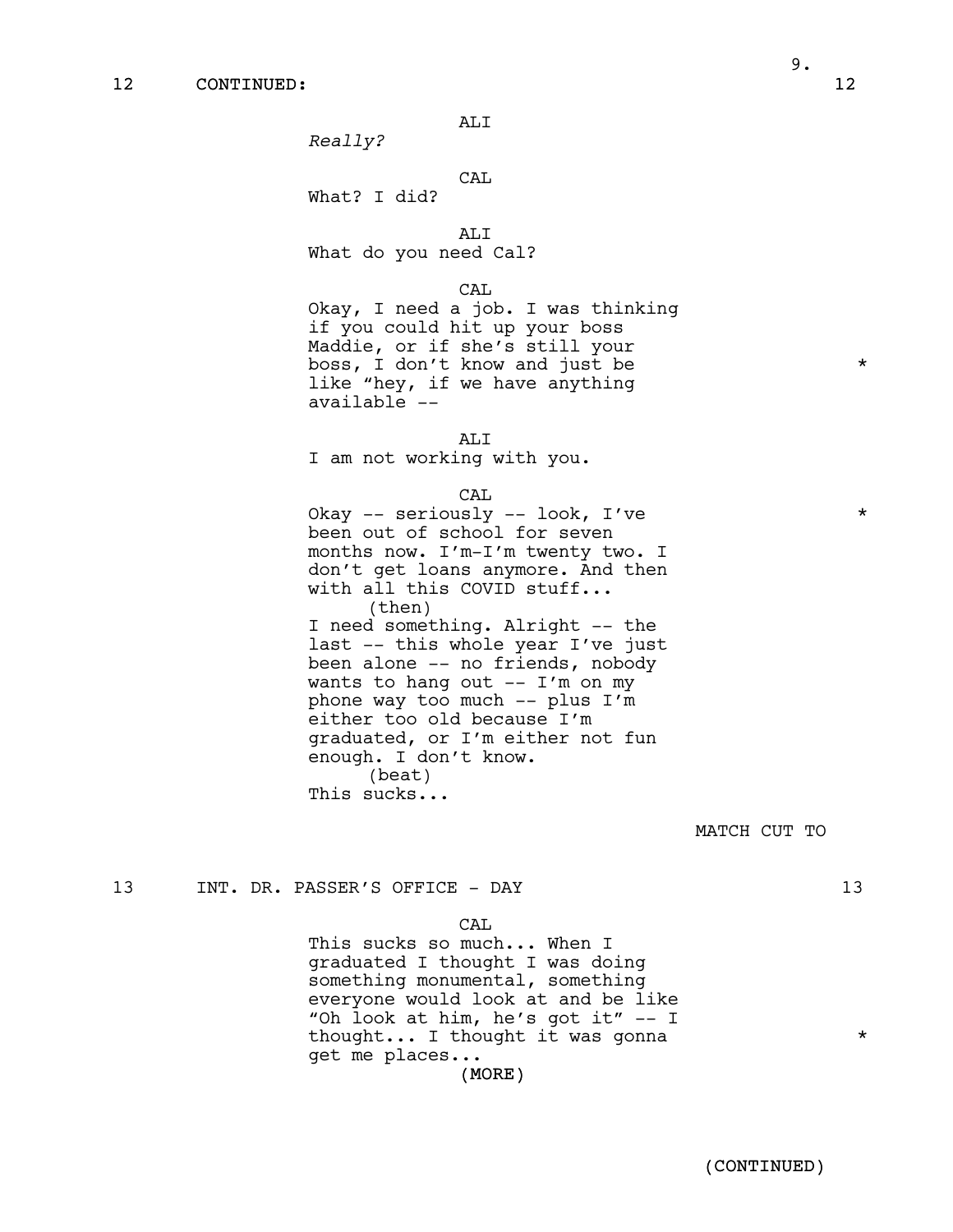13 CONTINUED: 13 CAL (CONT'D) and now I'm just sitting here going you know "is that it?" Like \* is this all there is? I put in all that hard work and -- Did I -- DR. PASSER (O.S.) \* Fail?  $\star$  $\overline{CAL}$   $\overline{CAL}$ Well no not even fail, just  $*$ ...did I rush it? \* He trails off, angry at the world -- at himself -- and he's a bit embarrassed about it too. CAL (*I'll admit*) I love control... I love having it... I love knowing the future... but right now... it doesn't even \* matter because I don't have it...  $\star$ <br>not that it matters that I need  $\star$ not that it matters that I need  $\star$ <br>it... I mean who ever really needs  $\star$ it... I mean who ever really <u>needs</u><br>anything. Except maybe water... anything. Except maybe water... and laundry detergent.  $*$ (beat) No one has it. There you go, yeah that sounds right.... No one has control. CUT TO CAL is now emotional, tearing up. CAL I fucked up... I fucked up SO  $*$ bad... 14 EXT. APARTMENT COMPELX - DAY 14\* CAL and ALI are sitting on the bench. Ali is Masked.  $*$ CAL Can you please take that off. <sup>I</sup> mean, this is just -- c'mon. ALI No. \* CAL No? Okay. A long beat. Ali finally takes her mask off.  $*$  $\overline{CAL}$   $\overline{CAL}$ I got diagnosed as prediabetic.  $*$ 

(CONTINUED)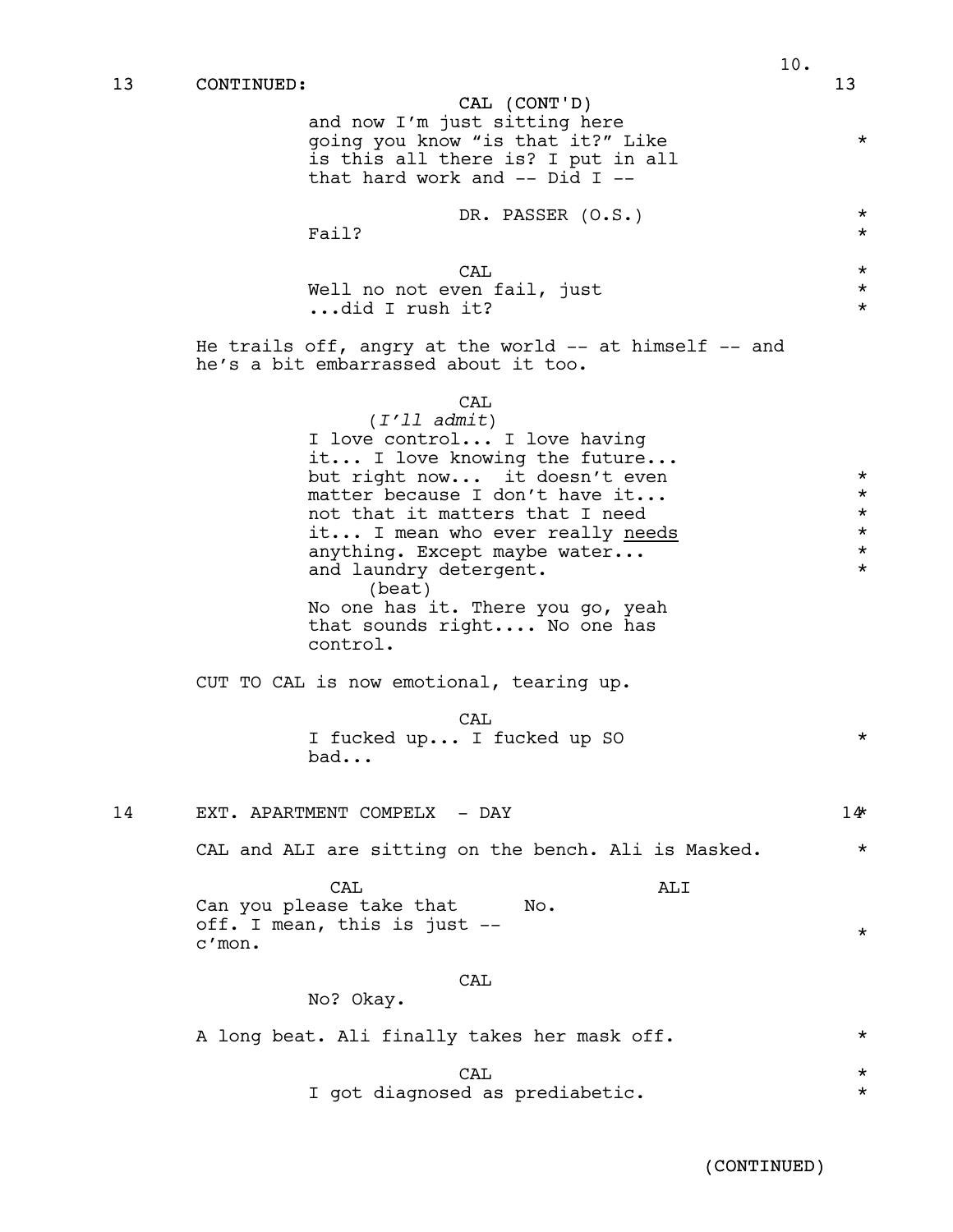| AT T<br>Why because of the way you eat?     | $\star$<br>$\star$ |
|---------------------------------------------|--------------------|
| CAT.<br>Okay I don't eat that bad           | $\star$<br>$\star$ |
| Ali gives him a look. Cal looks away. Beat. | $\star$            |

CAL

Look how about we just get back  $*$ together?

### ALI

Cal...

## CAL

I know. I'm a mess. I know. But I can -- I can be better. I promise -- I'll -- I can start seeing a therapist, like the one you were seeing -- Celia... Passer? Right, I forget her name.

ALI

You're going to start seeing *my* therapist?

Beat. Cal is at a loss here.

CAL

I can do better. I just need some time to pick myself up, I know.<br>But I can be there for you,<br>alright -- you'll be in school --

ALI <sup>I</sup> dropped out for the semester. COVID. \*

Cal can't say anything more.

Okay so that would give us even more time --

#### ALI

Cal. I can't.

CAL

Why not?

CAL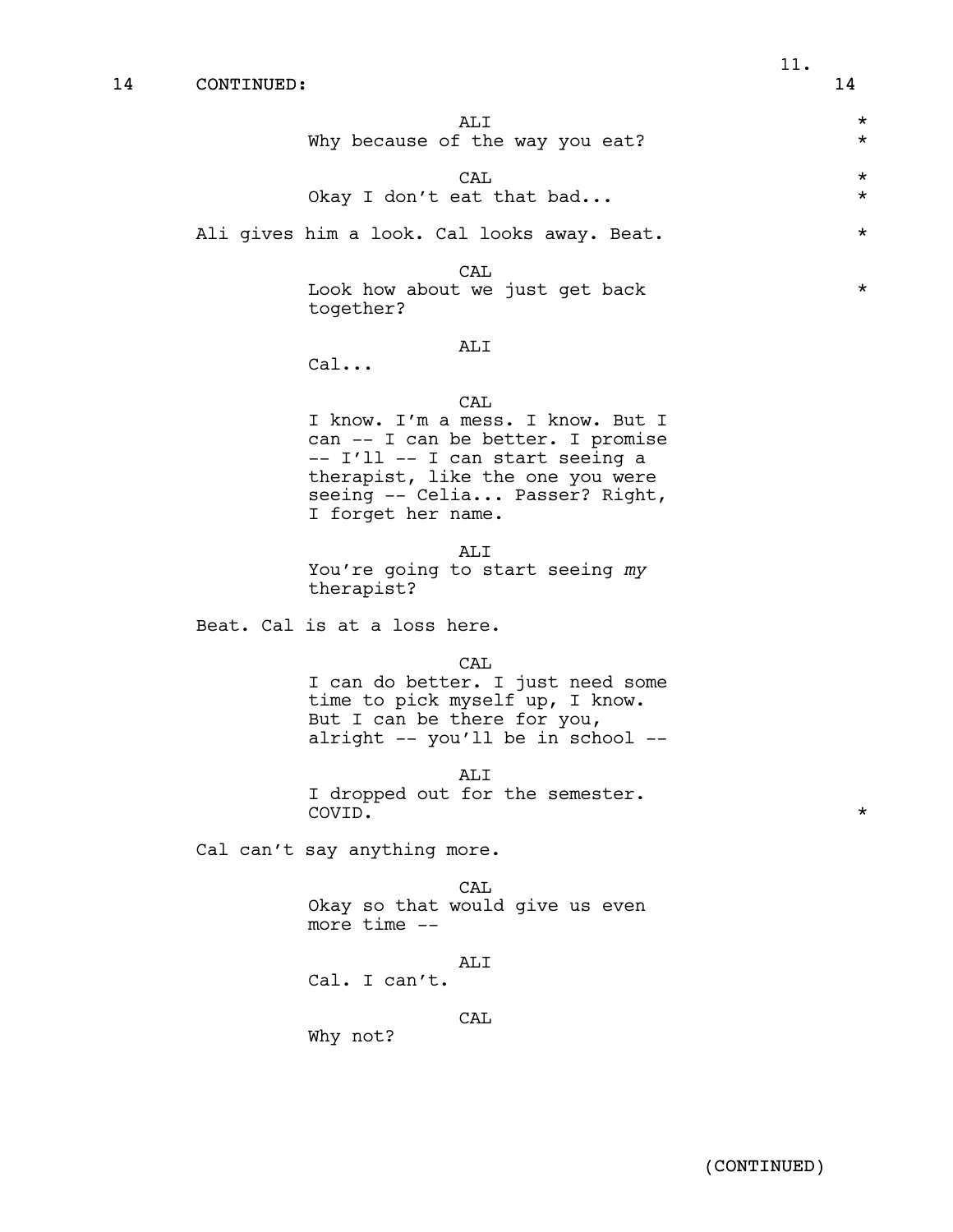ALI Because you're you, and always have to have everything your way - and I....  $CAT$ What do you -- what do you mean I'm me -- of course I'm me -- I'm always going to be me -- I'm telling you this COVID crap has just ruined everything for us -- ALI Cal -- Cal -- I'm talking --  $Cal$   $--$ \* ALI Cal. It's not COVID. It's you. Ali gets up and walks away. Cal stays put. HOLD. Music  $*$ fades  $in...$ FADE TO \* 15 EXT. MASS STREET - NIGHT 15\* A SMALL MONTAGE. "Get You" by Daniel Caesar plays. CAL \* AND ALI WALKING MASS STREET AT NIGHT. Talking. Holding  $*$  hands. Enjoying each other's company. They start danging  $*$ hands. Enjoying each other's company. They start dancing through the streets. It's romantic and sweet, reminiscent \* of a time that was much simpler.  $\star$ CUT BACK TO: \* CAL. He shakes the memory away and leaves the bench.  $*$ 16 INT. APARTMENT HALLWAY - DAY 16\*

> ALI peeps through the door. She watches CAL leave. She \* then shuts it. Leans back against the door.  $*$

17 INT. DR. PASSER'S OFFICE - DAY 17

ALI is now talking to Dr. Passer --

(MORE) ALI I'm just still trying to figure my whole life out here. (chuckles,) Between this whole pandemic and *trying* to have a normal life, while still actively trying not to get sick and die...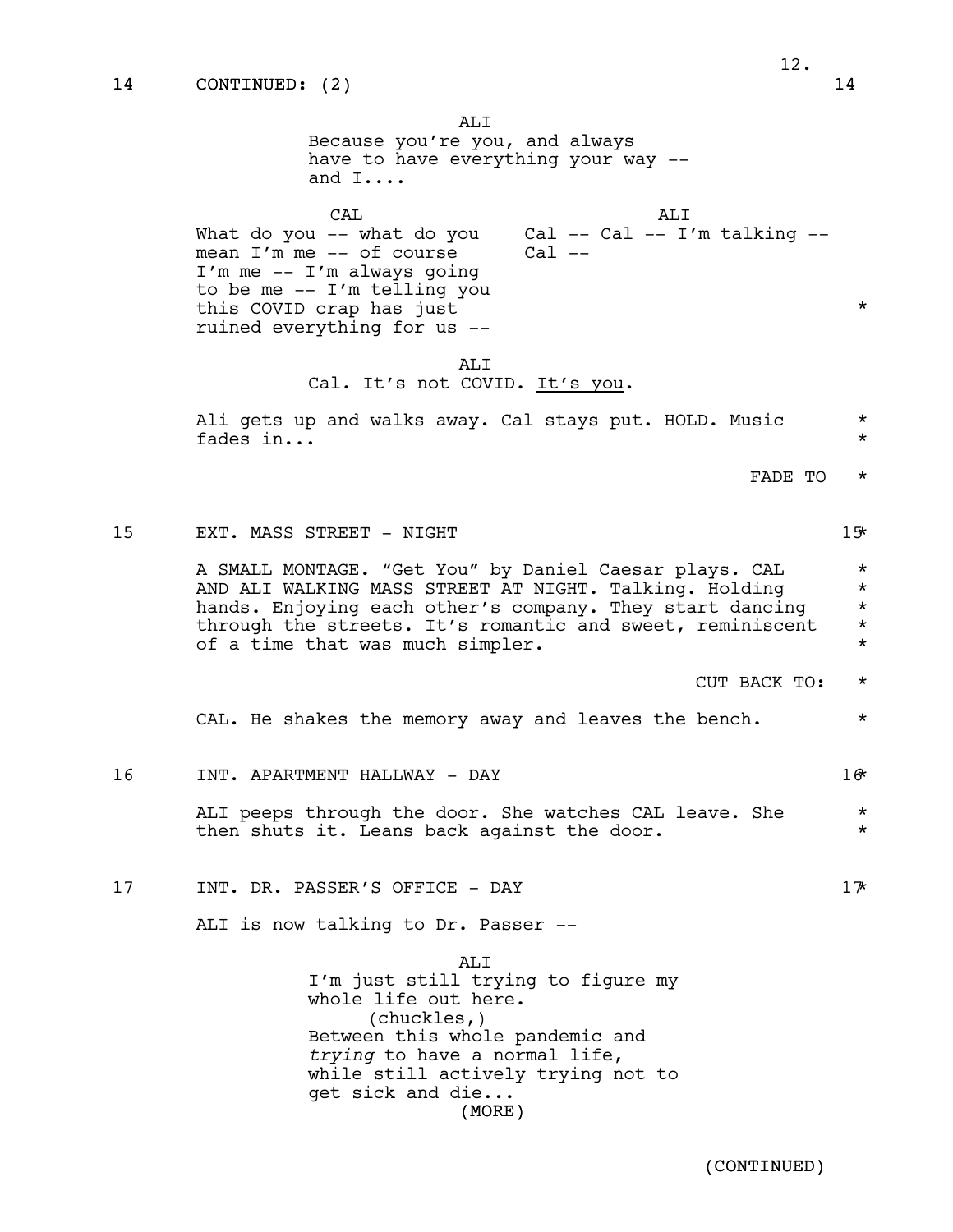ALI (CONT'D) I just wouldn't have been able to -- I guess reignite, for lack of a better word -- yeah reignite things with him again. DR. PASSER (O.S.) And why's that? ALI Because... it wouldn't have been the same...? I don't know -- this whole year has felt like five years rolled into one... and I don't... I don't think I'm the same person anymore, honestly. I mean I don't think anyone is. (then) Except maybe Cal. (then) You can tell him I said that, by the way. Beat. ALI You probably can't... DR. PASSER (V.O.) Right, you know I can't. ALI Right. Sorry.

18 INT. CAL'S APARTMENT - DAY 18

CAL comes in. CUT TO

He opens his fridge. Sees a chocolate pie. Grabs it. CUT TO

Cal sits at his dining table and starts eating.

He keeps eating... and eating more... and more... He  $*$ keeps going. Not being able to stop.

He starts to tear up... CUT TO  $*$ 

|  | Cal keeps on shoving globs of pie into his mouth. More |  |
|--|--------------------------------------------------------|--|
|  | intensely, almost as if he's forcing himself. It's     |  |
|  | sickening, but also sad on some level.                 |  |

(CONTINUED)